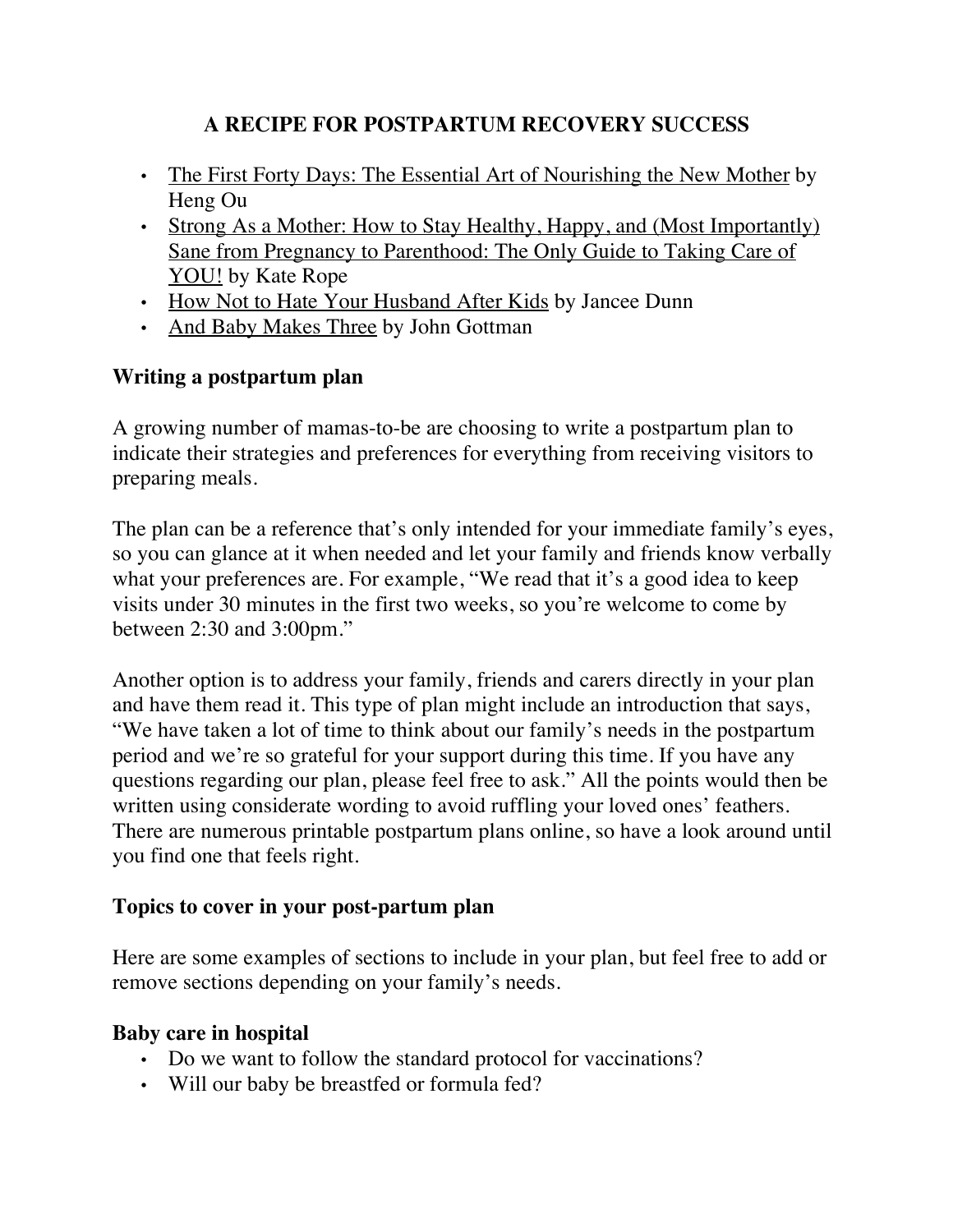- Will we feed on demand or on schedule?
- Will we use pacifiers?
- Do we want frequent skin-to-skin contact?
- Do we want to receive instructions on breastfeeding, diapering, bathing and swaddling?
- Do we want to save the placenta and what do we plan to do with it?

### **Visitors**

- Are visitors allowed to come to the hospital? Everyone or just close family?
- How many days/weeks after we take the baby home do we want to start receiving visitors?
- What are the best times of day for them to visit and what's the maximum amount of time they should stay?
- What are some tasks we could ask visitors to help with and should we consider posting a list on the fridge as a reference?
- Should we ask visitors to use hand soap or hand sanitizer when they enter the house?
- Should we ask visitors to avoid wearing perfume?
- Will we allow visitors to hold the baby?
- Should we encourage out-of-town visitors to stay with us or in a hotel?

### **If Mom is Breastfeeding**

- Should we advise visitors that Mom may need to breastfeed at any time during their visit and that she may not be covered up?
- Should we suggest things visitors can do to help Mom while she's breastfeeding, such as bring her a glass of water or change the baby's diaper?

# **If Mom is Napping**

- Should we ask visitors to help Mom get some rest by taking care of the baby if they can, but waking her if the baby needs to eat?
- Should we ask visitors to keep the house quiet during this time?
- Should we suggest other things visitors can do to help while Mom sleeps?

#### **Self-care**

• How many hours of sleep does each family member need to function normally and how will we go about trying to achieve that?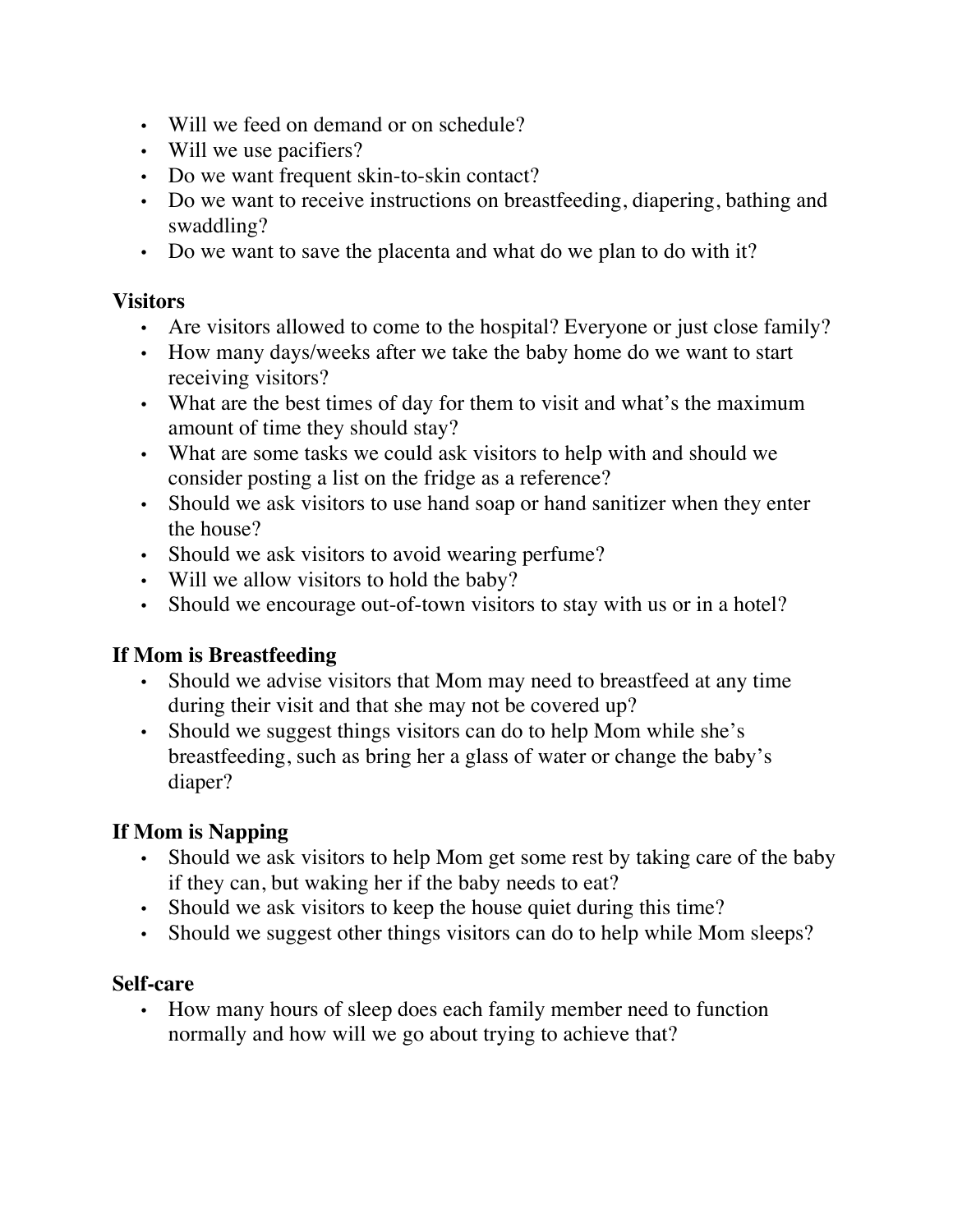- What essential supplies will Mom need in the first few weeks: maternity pads, several pairs of underwear, comfortable pajamas, water bottles around the house, healthy snacks, magazines, etc.?
- How do we plan to keep Mom well-nourished and hydrated?
- What types of music and TV shows will we find uplifting?
- What other self-care practices does each family member need to follow to stay positive and happy: bath, meditation, reading, massage, walks, etc.?
- What are each partner's expectations of the other during this period and how do we plan to communicate our needs to each other effectively?

#### **Meal preparation and chores**

- How do we plan to feed the family nutritiously in the first couple of months: previously prepared freezer meals, **healthy meal services** etc.?
- Who will do each household chore and when? (create a detailed list)
- Who will look after our other children's needs: feeding, bathing, school pick-ups and drop-offs, etc.?
- Who will keep track of our postpartum appointments and all our other engagements?
- Who will look after our pets?
- How will we ensure our children and pets accept the new baby?

#### **List of important contacts**

- Who are our postpartum care providers and what's their contact info?
- Which family members and friends can we rely on for help and what's their contact info?
- Who are our postpartum mental health supporters? OB/GYN? Primary Care? Maternal Mental Health Counselor/Therapist? Support groups? Online (eg. Postpartum Support International)?

#### o **List of signs to look out for that may require medical or mental health attention**

- **Mood:** anger, anxiety, guilt, hopelessness, loss of interest or pleasure in activities, mood swings, or panic attack
- **Behavioral:** crying, irritability, or restlessness
- **Whole body:** fatigue or loss of appetite
- **Weight:** weight gain or weight loss
- **Cognitive:** lack of concentration or unwanted thoughts
- **Psychological:** depression or fear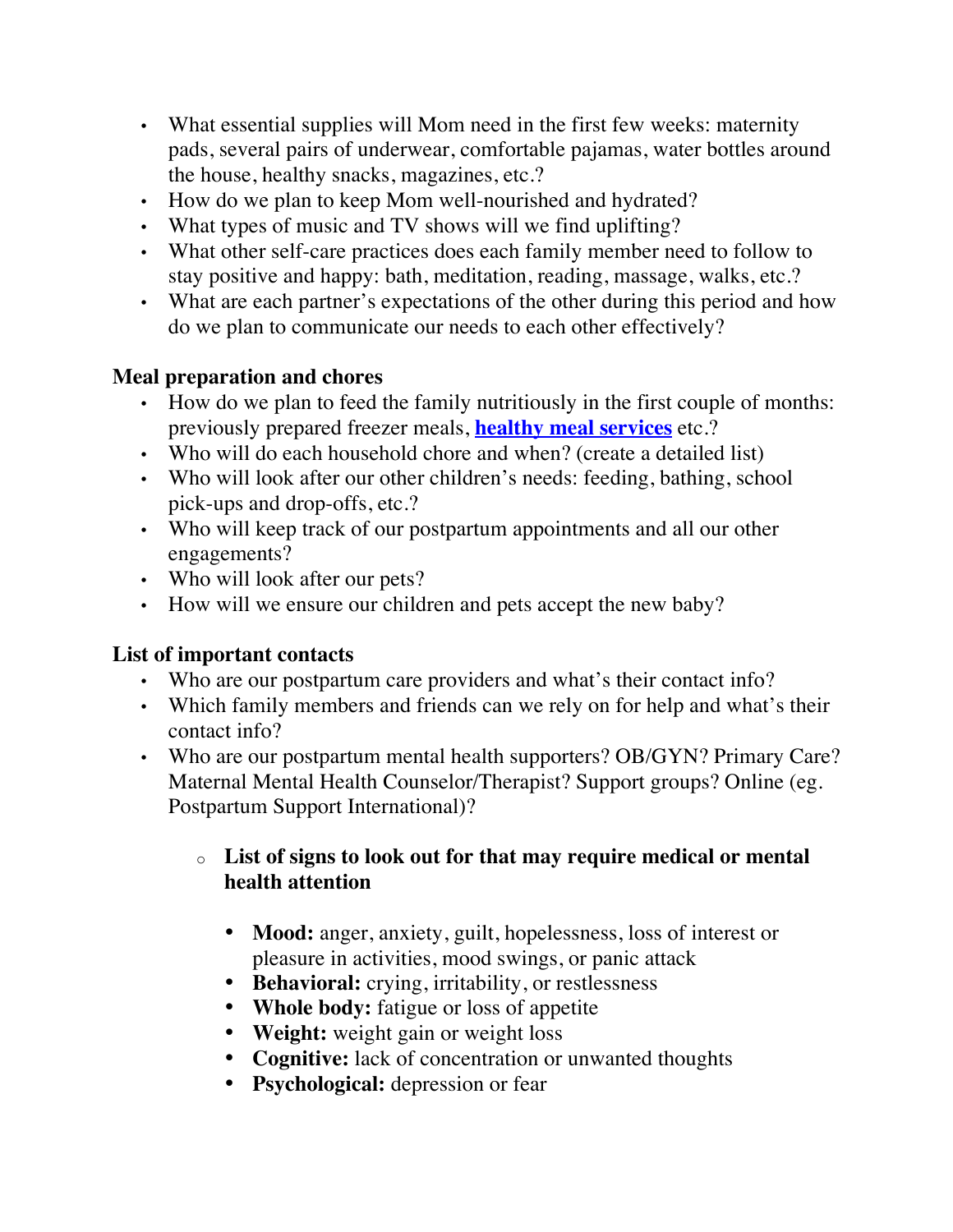• Insomnia (trouble falling asleep or staying asleep, sleeping all of the time or repeatedly going over thoughts, some of which feel out of touch with reality or scary)

## **In A Mental Health Emergency**

## NATIONAL CRISIS TEXT LINE:

• Text HOME to 741741 from anywhere in the USA, anytime, about any type of crisis.

National Suicide Prevention Hotline and Website

- $\cdot$  1-800-273-8255
- www.suicidepreventionlifeline.org Call for yourself or someone you care about; free and confidential; network of more than 140 crisis centers nationwide; available 24/7

Call the PSI HelpLine at 1-800-944-4773(4PPD)

Text Support: send a message to our Helpline at 503-894-9453

- The PSI HelpLine is a toll-free telephone number anyone can call to get basic information, support, and resources.
- Dial extension 1 for Spanish and extension 2 for English.
- The HelpLine messages are returned every day of the week.
- You are welcome to leave a confidential message any time, and one of the HelpLine volunteers will return your call as soon as possible. If you are not able to talk when the volunteer calls you, you can arrange another time to connect. The volunteer will give you information, encouragement, and names of resources near you.
- 911 for emergency response by Fire, Police or EMS

### **Better-than-Baby Registry**

Got everything? Nothing left for a registry? Give your friends and family a chance to chip in.

Meal-delivery: A delicious home-cooked meal from a loved one? Yes, please! (Or even a meal-delivery service).

Chores: Housecleaning and lawn maintenance are usually the last things any new parent wants to deal with. Ask someone to help keep things tidy or register for \$\$ towards a cleaning/lawn service.